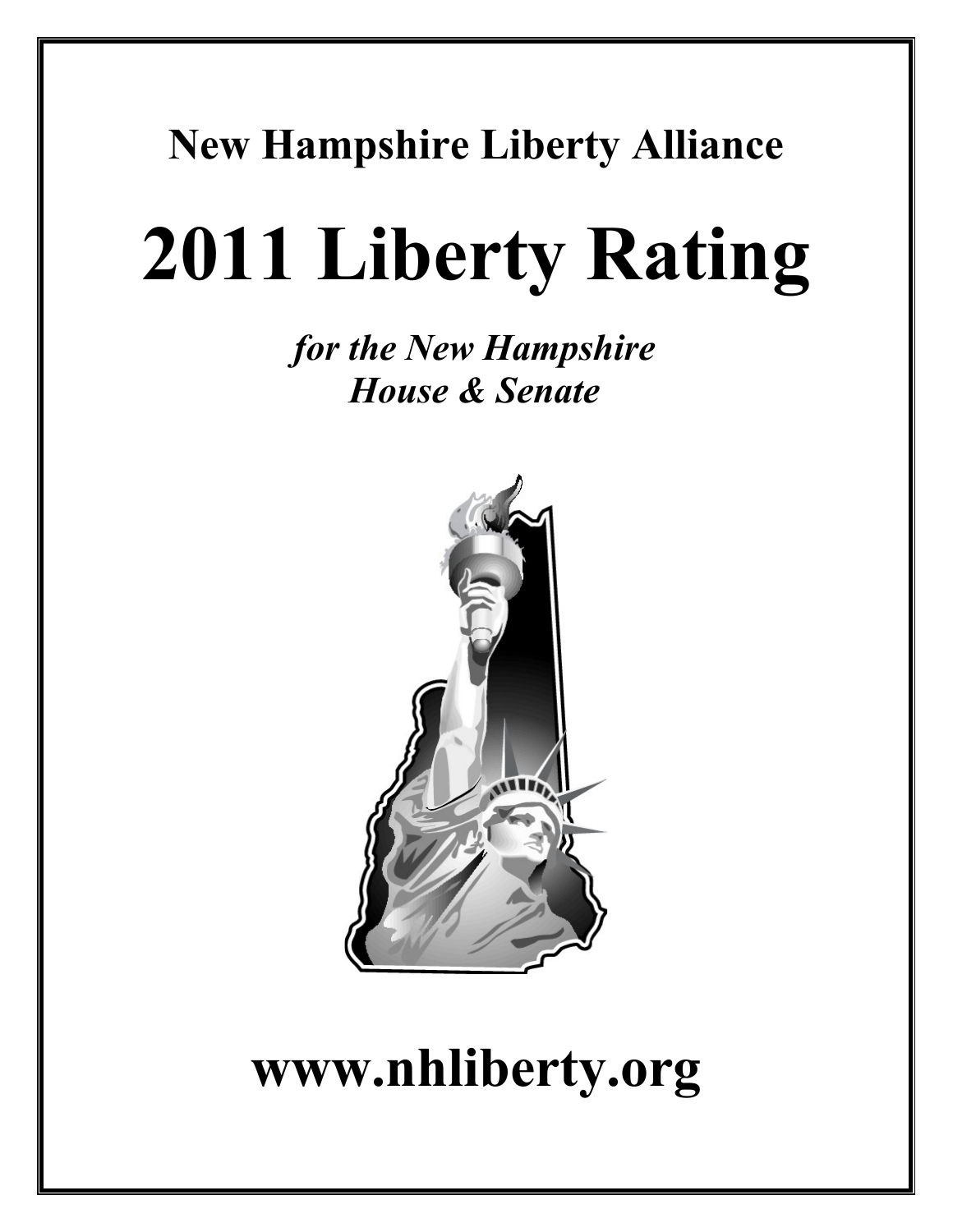## *New Hampshire Liberty Alliance* **For the New Hampshire House and Senate 2011 Liberty Ratings**

This is the eighth annual Liberty Rating issued by the New Hampshire Liberty Alliance, based on 56 roll call votes in the House and 22 in the Senate. Bills have been carefully selected for inclusion which clearly demonstrate the level of respect our elected representatives show for our individual rights and liberties.

This year we offer our sincerest thanks to the NHLA Legislator of the Year, the Honorable Representative Mark Warden for his unwavering support of liberty. Mark's voting record proves his dedication to the principles upon which this great state, as well as this organization, were founded.

This report card is based on pro-liberty and anti-liberty votes and their impact on the State of New Hampshire—actual, recorded floor votes on legislation in the House and Senate.

*Pro-liberty votes* protect individual freedom of choice and personal responsibility; recognize the superiority of freedom over coercion; respect the citizen's right of selfownership; promote governance that is transparent, accountable, and adheres to the Constitution; and recognize the value of voluntary economic decisions.

*Anti-liberty votes* replace self-governance with interventionist regulation; assume rules made by agencies backed by force are superior to voluntary choices backed by personal accountability; and assume a better economy can be managed by a central authority that compels people and businesses to pay for policies they may not willingly support.

The Liberty Rating is the result of hundreds of hours of work by many volunteers who have read and analyzed bills, testified before committees, called and written their representatives, worked on our other signature publication, the Gold Standard, and culled extensive data from legislative voting records.

We encourage New Hampshire citizens to learn the facts about how their elected representatives are voting in Concord and to use this tool to hold them accountable. This report card serves as a valuable voter guide when these same representatives are running for re-election.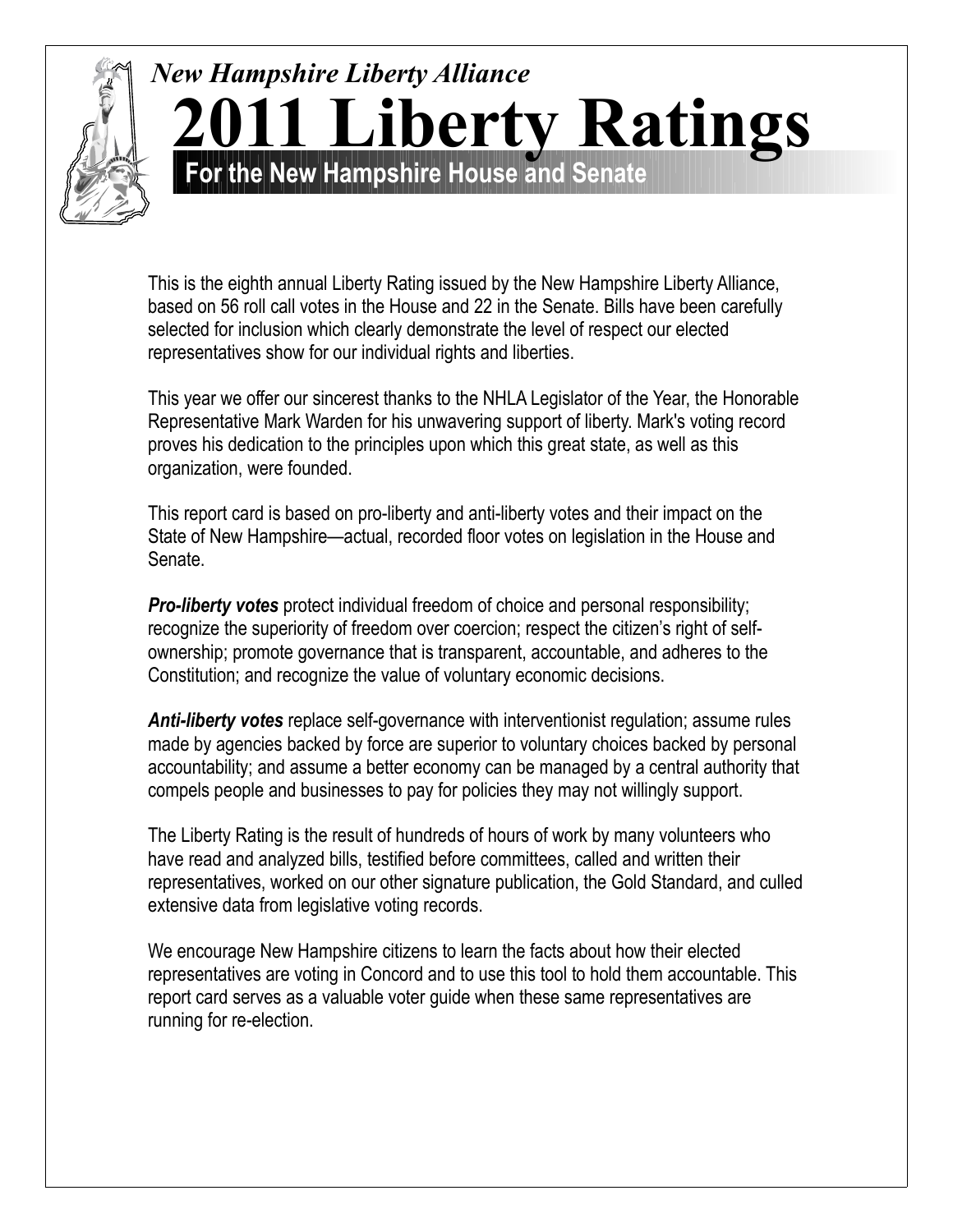#### **Scored House Votes**

|                       | <b>Scored House Votes</b>                                                                                     |                                                                  |            |                          |             |            |             |
|-----------------------|---------------------------------------------------------------------------------------------------------------|------------------------------------------------------------------|------------|--------------------------|-------------|------------|-------------|
| <b>Bill</b>           | <b>Caption</b>                                                                                                | <b>Motion</b>                                                    |            | NHLA Freedom Impact Yeas |             |            | <u>Nays</u> |
|                       | Speaker ruled gallery doors should be closed.                                                                 | <b>U</b> phold                                                   | Nay        | ВG                       | Low         | 217        | 146         |
| CACR12                | General court to define public education standards.                                                           | 0TP                                                              | Nay        | BG                       | Low         | 252        | 113         |
| <b>HB29</b>           | Adding avenues of appeals for gun permits.                                                                    | <b>ITL</b>                                                       | Nay        | GG                       | Low         | 167        | 168         |
| <b>HB101</b>          | Regulating industrial hemp.                                                                                   | <b>ITL</b>                                                       | Yea        | EF                       | Low         | 304        | 51          |
| <b>HB113</b>          | Eliminating state funding NH public TV.                                                                       | <b>OTP</b>                                                       | Yea        | EF                       | Low         | 263        | 102         |
| <b>HB125</b>          | Federal commerce clause and NH made firearms.                                                                 | <b>OTP</b>                                                       | Yea        | EF                       | Low         | 240        | 120         |
| <b>HB136</b>          | Repealing the uniform athlete agents act.                                                                     | <b>OTP</b>                                                       | Yea        | EF                       | Low         | 264        | 103         |
| <b>HB154</b>          | Decreasing business enterprise tax.                                                                           | 0TP                                                              | Yea        | EF                       | Low         | 235        | 54          |
| <b>HB156</b>          | Reducing the tobacco tax.                                                                                     | <b>OTP</b>                                                       | Yea        | EF                       | Low         | 236        | 93          |
| <b>HB166</b>          | Reducing rooms and meals tax.                                                                                 | <b>OTP</b>                                                       | Yea        | EF                       | Med         | 285        | 78          |
| <b>HB176</b>          | Definition of voter's domicile.                                                                               | <b>ITL</b>                                                       | Yea        | BG                       | Low         | 267        | 72          |
| <b>HB187</b>          | BET and BPT carry forward periods.                                                                            | <b>OTP</b>                                                       | Yea        | EF                       | Med         | 231        | 60          |
| <b>HB210</b>          | Allowing self defense at home or otherwise.                                                                   | <b>OTP</b>                                                       | Yea        | PF                       | Med         | 270        | 92          |
| HB213<br><b>HB218</b> | Reducing the rate of the business profits tax.                                                                | <b>OTP</b><br><b>OTP</b>                                         | Yea<br>Yea | EF<br>GG                 | Low         | 233<br>190 | 75<br>119   |
| <b>HB225</b>          | Repealing the New Hampshire rail transit authority.<br>Requiring police to return personal property promptly. | <b>OTP</b>                                                       | Yea        | GG                       | Low         | 295        | 69          |
| <b>HB238</b>          | Shifting education tax burdens.                                                                               | ITL                                                              | Yea        | EF                       | High<br>Med | 255        | 91          |
| HB240                 | Allowing voters to vote for multiple candidates.                                                              | IΤL                                                              | Nay        | GG                       | Med         | 303        | 44          |
| <b>HB330</b>          | Constitutional carry.                                                                                         | <b>OTP</b>                                                       | Yea        | PF                       | High        | 244        | 109         |
| <b>HB341</b>          | Relative to spending caps.                                                                                    | <b>OTP</b>                                                       | Yea        | GG                       | Med         | 257        | 84          |
| <b>HB365</b>          | Adding broadband development commission.                                                                      | ITL                                                              | Yea        | ВG                       | Low         | 284        | 68          |
| HB374                 | Prohibiting ethanol additives.                                                                                | IΤL                                                              | Yea        | EF                       | Low         | 87         | 237         |
| <b>HB378</b>          | Regarding mandatory sentencing for brandishing.                                                               | <b>OTP</b>                                                       | Yea        | PF                       | Med         | 304        | 54          |
| <b>HB387</b>          | Requiring prepaid cell phone info be given to 911.                                                            | 0TP                                                              | Nay        | PF                       | Med         | 229        | 93          |
| <b>HB389</b>          | Government competition in broadband.                                                                          | <b>ITL</b>                                                       | Yea        | BG                       | Low         | 226        | 86          |
| <b>HB414</b>          | Increasing vehicle inspection fees.                                                                           | <b>ITL</b>                                                       | Yea        | EF                       | Med         | 353        | 10          |
| <b>HB416</b>          | Mandatory immunizations exemptions.                                                                           | ITL.                                                             | Nay        | PF                       | Med         | 215        | 149         |
| <b>HB417</b>          | State funding unfunded federal milk subsidy.                                                                  | <b>OTP</b>                                                       | Nay        | EF                       | Low         | 112        | 239         |
| HB422                 | Prohibiting vaccinations in public schools.                                                                   | IΤL                                                              | Nay        | PF                       | Low         | 294        | 49          |
| <b>HB429</b>          | Ability to withdraw 16 year olds from school.                                                                 | <b>OTP</b>                                                       | Yea        | РF                       | Med         | 210        | 134         |
| HB448                 | Prohibiting OTC synthetic cannabinoids.                                                                       | ITL                                                              | Yea        | PF                       | Med         | 158        | 188         |
| <b>HB474</b>          | Right to work.                                                                                                | <b>OTP</b>                                                       | Yea        | EF                       | Low         | 221        | 131         |
| <b>HB513</b>          | Permitting death with dignity.                                                                                | IΤL                                                              | Nay        | PF                       | Med         | 234        | 99          |
| <b>HB519</b>          | Repealing participation in RGGI.                                                                              | <b>OTP</b>                                                       | Yea        | EF                       | High        | 251        | 108         |
| HB539                 | Repealing vehicle emission testing.                                                                           | IΤL                                                              | Nay        | PF                       | Med         | 178        | 125         |
| <b>HB540</b>          | Changing vehicle inspections to biennial.                                                                     | <b>OTP</b>                                                       | Yea        | EF                       | Med         | 234        | 101         |
| <b>HB542</b>          | Supporting parents rights of conscience in education.                                                         | <b>OTP</b>                                                       | Yea        | PF                       | Low         | 197        | 148         |
| <b>HB557</b>          | Relative to business profits tax reduction.                                                                   | <b>OTP</b>                                                       | Yea        | EF                       | Med         | 238        | 77          |
| <b>HB560</b>          | Increasing the minimum wage.                                                                                  | ITL                                                              | Yea        | EF                       | Low         | 238        | 89          |
| HB569                 | Establishing domestic unions.                                                                                 | ITL.                                                             | Nay        | GG                       | Low         | 232        | 59          |
| <b>HB589</b>          | Repealing card check.                                                                                         | 0TP                                                              | Yea        | EF                       | Low         | 255        | 88          |
| <b>HB623</b>          | Prohibiting hiring discrimination by the state.                                                               | 0TP                                                              | Yea        | GG                       | Med         | 219        | 79          |
| <b>HB629</b>          | Repealing the state's uninsured patient database.                                                             | <b>OTP</b><br><b>OTP</b>                                         | Yea<br>Yea | GG<br>EF                 | Low         | 279        | 87          |
| <b>HB648</b><br>SB1   | Restricting eminent domain by public utilities.<br>Repealing mandatory evergreen clauses.                     | <b>OTP</b>                                                       | Yea        | EF                       | Low         | 317<br>282 | 51<br>70    |
| <b>SB27</b>           | Increasing some boat speed limits.                                                                            | ITL.                                                             | Nay        | PF                       | Low         | 276        | 75          |
| <b>SB57</b>           | Regulating title loans.                                                                                       | <b>OTP</b>                                                       | Yea        | EF                       | Low<br>Low  | 180        | 171         |
| <b>SB58</b>           | Tax exemption for gov't housing money distributors.                                                           | 0TP                                                              | Nay        | EF                       | Low         | 281        | 47          |
| <b>SB88</b>           | Relative to self-defense and brandishing.                                                                     | <b>OTP</b>                                                       | Yea        | PF                       | High        | 248        | 111         |
| <b>SB91</b>           | Prohibiting fire sprinkler mandates in homes.                                                                 | 0TP                                                              | Yea        | PF                       | Low         | 223        | 91          |
| <b>SB120</b>          | Reducing some alcohol advertising restrictions.                                                               | <b>OTP</b>                                                       | Yea        | EF                       | Low         | 358        | 15          |
| <b>SB121</b>          | Increasing threshold for WARN Act.                                                                            | 0TP                                                              | Yea        | EF                       | Low         | 259        | 100         |
| <b>SB125</b>          | Increasing 'safe harbor' deductions.                                                                          | <b>OTP</b>                                                       | Yea        | EF                       | Low         | 340        | 9           |
| SB129                 | Prohibiting voting without ID.                                                                                | 0TP                                                              | Nay        | PF                       | Med         | 243        | 111         |
| <b>SB146</b>          | Mandating 5% reduced budget plans.                                                                            | <b>OTP</b>                                                       | Yea        | GG                       | Low         | 257        | 101         |
| SB160                 | Regulating pay day loans.                                                                                     | 0TP                                                              | Yea        | EF                       | Low         | 179        | 186         |
| Motions:              |                                                                                                               | Freedoms:                                                        |            |                          |             |            |             |
|                       |                                                                                                               |                                                                  |            |                          |             |            |             |
|                       | Ought To Pass (OTP) – a motion that moves the bill closer to becoming law.                                    | Economic Freedom (EF), Personal Freedom (PF)                     |            |                          |             |            |             |
|                       | Inexpedient To Legislate (ITL) - a motion that kills a bill.                                                  | Good Government (GG), Bad Government (BG)                        |            |                          |             |            |             |
|                       |                                                                                                               | Bills in <b>BOLD</b> indicate a pro-liberty outcome on the vote. |            |                          |             |            |             |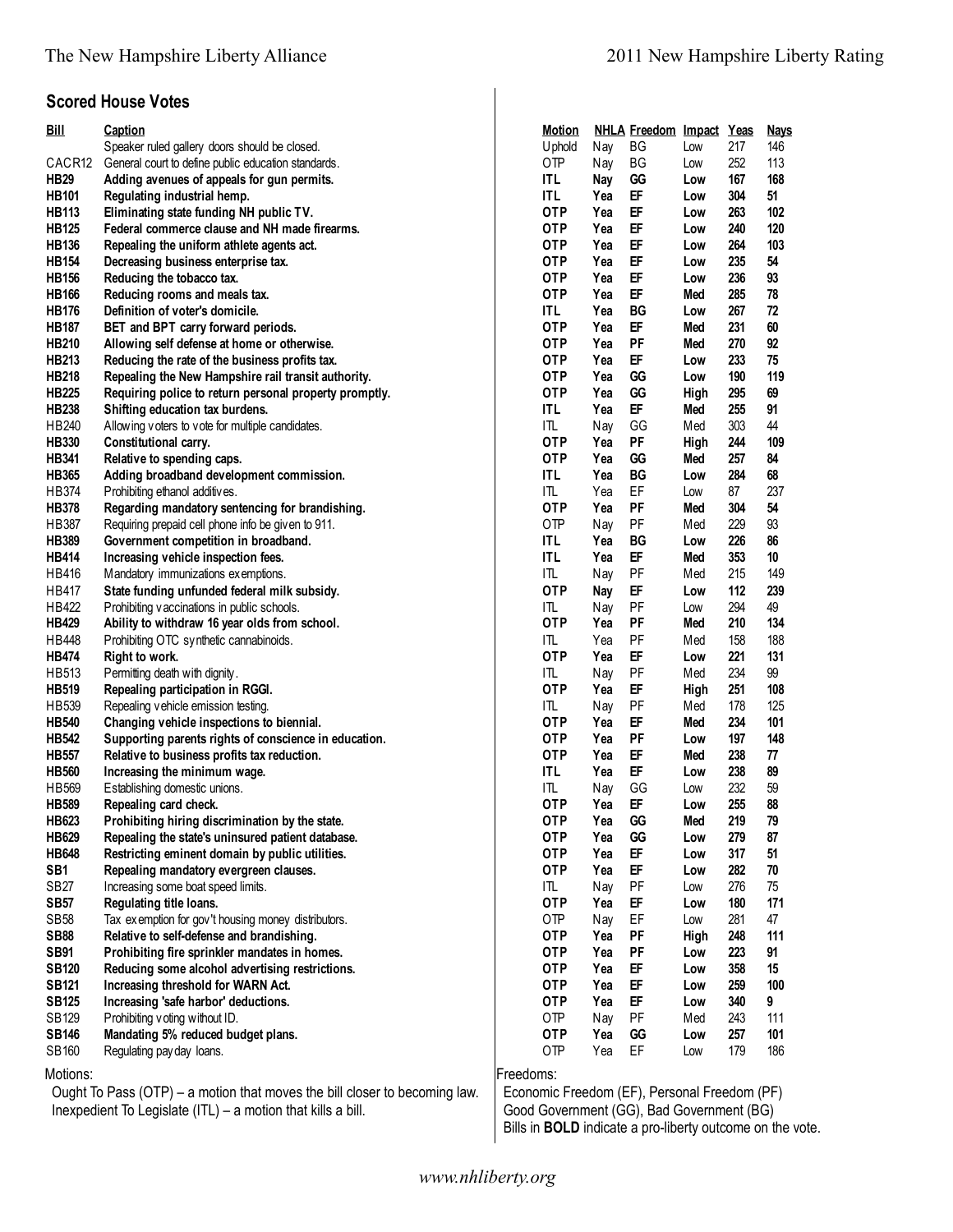#### **Scored Senate Votes**

| <u>Bill</u>                                                                               | Caption                                                                                                                                           |                                                                                                                               |                                                                                                                                                                                                                                                                     | <b>Motion</b> |     |      | NHLA Impact Freedom Yeas Nays                                                                                                                                                                                                                                                                                                                                                                                                           |    |    |                                                                       |
|-------------------------------------------------------------------------------------------|---------------------------------------------------------------------------------------------------------------------------------------------------|-------------------------------------------------------------------------------------------------------------------------------|---------------------------------------------------------------------------------------------------------------------------------------------------------------------------------------------------------------------------------------------------------------------|---------------|-----|------|-----------------------------------------------------------------------------------------------------------------------------------------------------------------------------------------------------------------------------------------------------------------------------------------------------------------------------------------------------------------------------------------------------------------------------------------|----|----|-----------------------------------------------------------------------|
|                                                                                           | CACR5 Governor line item veto for appropriations.                                                                                                 |                                                                                                                               |                                                                                                                                                                                                                                                                     | 0TP           | Nay | Low  | BG                                                                                                                                                                                                                                                                                                                                                                                                                                      | 19 | 5  |                                                                       |
|                                                                                           | CACR14 General court to define education standards.                                                                                               |                                                                                                                               |                                                                                                                                                                                                                                                                     | OTP           | Nay | Low  | BG                                                                                                                                                                                                                                                                                                                                                                                                                                      | 16 | 8  |                                                                       |
| <b>HB218</b>                                                                              | Repealing the rail transit authority.                                                                                                             |                                                                                                                               |                                                                                                                                                                                                                                                                     | <b>OTP</b>    | Yea | Low  | GG                                                                                                                                                                                                                                                                                                                                                                                                                                      | 16 | 8  |                                                                       |
| HB429                                                                                     | Parents to withdraw teens from school.                                                                                                            |                                                                                                                               |                                                                                                                                                                                                                                                                     | ITL.          | Nay | Med  | PF                                                                                                                                                                                                                                                                                                                                                                                                                                      | 18 | 6  |                                                                       |
| <b>HB474</b>                                                                              | Right to work.                                                                                                                                    |                                                                                                                               |                                                                                                                                                                                                                                                                     | <b>OTP</b>    | Yea | Low  | EF                                                                                                                                                                                                                                                                                                                                                                                                                                      | 16 | 8  |                                                                       |
| HB489                                                                                     | Creating medical information exchange.                                                                                                            |                                                                                                                               |                                                                                                                                                                                                                                                                     | 0TP           | Nay | Low  | <b>BG</b>                                                                                                                                                                                                                                                                                                                                                                                                                               | 19 | 5  |                                                                       |
| <b>HB519</b>                                                                              | Repealing participation in RGGI.                                                                                                                  |                                                                                                                               |                                                                                                                                                                                                                                                                     | <b>OTP</b>    | Yea | High | EF                                                                                                                                                                                                                                                                                                                                                                                                                                      | 24 | 0  |                                                                       |
| HB540                                                                                     | Changing vehicle inspections to biennial.                                                                                                         |                                                                                                                               |                                                                                                                                                                                                                                                                     | ITL           | Nay | Med  | EF                                                                                                                                                                                                                                                                                                                                                                                                                                      | 19 | 5  |                                                                       |
| <b>HB589</b>                                                                              | Repealing card check.                                                                                                                             |                                                                                                                               |                                                                                                                                                                                                                                                                     | <b>OTP</b>    | Yea | Low  | EF                                                                                                                                                                                                                                                                                                                                                                                                                                      | 19 | 5  |                                                                       |
| HB629                                                                                     |                                                                                                                                                   | Repealing the state's uninsured patient database.                                                                             |                                                                                                                                                                                                                                                                     | <b>OTP</b>    | Yea | Low  | GG                                                                                                                                                                                                                                                                                                                                                                                                                                      | 17 | 7  |                                                                       |
| SB2                                                                                       | Law clarifying local spending caps.                                                                                                               |                                                                                                                               |                                                                                                                                                                                                                                                                     | <b>OTP</b>    | Yea | Med  | GG                                                                                                                                                                                                                                                                                                                                                                                                                                      | 19 | 5  |                                                                       |
| <b>SB27</b>                                                                               | Increasing some boat speed limits.                                                                                                                |                                                                                                                               |                                                                                                                                                                                                                                                                     | <b>OTP</b>    | Yea | Low  | <b>PF</b>                                                                                                                                                                                                                                                                                                                                                                                                                               | 13 | 11 |                                                                       |
| <b>SB57</b>                                                                               | Regulating title loans.                                                                                                                           |                                                                                                                               |                                                                                                                                                                                                                                                                     | <b>OTP</b>    | Yea | Low  | EF                                                                                                                                                                                                                                                                                                                                                                                                                                      | 17 | 6  |                                                                       |
| SB88                                                                                      | Relative to self-defense and brandishing.                                                                                                         |                                                                                                                               |                                                                                                                                                                                                                                                                     | <b>OTP</b>    | Yea | Med  | <b>PF</b>                                                                                                                                                                                                                                                                                                                                                                                                                               | 17 | 7  |                                                                       |
| SB121                                                                                     | Increasing threshold for WARN Act.                                                                                                                |                                                                                                                               |                                                                                                                                                                                                                                                                     | <b>OTP</b>    | Yea | Low  | EF                                                                                                                                                                                                                                                                                                                                                                                                                                      | 19 | 5  |                                                                       |
| SB125                                                                                     | Increasing 'safe harbor' deductions.                                                                                                              |                                                                                                                               |                                                                                                                                                                                                                                                                     | <b>OTP</b>    | Yea | Low  | EF                                                                                                                                                                                                                                                                                                                                                                                                                                      | 24 | 0  |                                                                       |
| SB126                                                                                     | Net operating loss carryovers.                                                                                                                    |                                                                                                                               |                                                                                                                                                                                                                                                                     | <b>OTP</b>    | Yea | Low  | EF                                                                                                                                                                                                                                                                                                                                                                                                                                      | 24 | 0  |                                                                       |
| SB129                                                                                     | Prohibiting voting without ID.                                                                                                                    |                                                                                                                               |                                                                                                                                                                                                                                                                     | OTP           | Nay | Med  | PF                                                                                                                                                                                                                                                                                                                                                                                                                                      | 18 | 6  |                                                                       |
| SB146                                                                                     | Mandating 5% reduced budget plans.                                                                                                                |                                                                                                                               |                                                                                                                                                                                                                                                                     | <b>OTP</b>    | Yea | Low  | GG                                                                                                                                                                                                                                                                                                                                                                                                                                      | 22 | 1  |                                                                       |
| <b>SB160</b>                                                                              | Regulating payday loans.                                                                                                                          |                                                                                                                               |                                                                                                                                                                                                                                                                     | <b>OTP</b>    | Yea | Low  | EF                                                                                                                                                                                                                                                                                                                                                                                                                                      | 13 | 11 |                                                                       |
| SB164                                                                                     | Increasing nursing home allow ances.                                                                                                              |                                                                                                                               |                                                                                                                                                                                                                                                                     | OTP           | Nay | Low  | EF                                                                                                                                                                                                                                                                                                                                                                                                                                      | 23 | 0  |                                                                       |
| SB169                                                                                     |                                                                                                                                                   | Increasing reporting requirement for political contributions.                                                                 |                                                                                                                                                                                                                                                                     | <b>ITL</b>    | Yea | Low  | <b>PF</b>                                                                                                                                                                                                                                                                                                                                                                                                                               | 18 | 5  |                                                                       |
| $A+$<br>A<br>A-<br>$B+$<br>B<br><b>B-</b><br>$C+$<br>$\mathbf C$<br>$C-$<br>D+<br>D<br>D- | $93 - 100%$<br>87-92%<br>$80 - 86%$<br>$73 - 79%$<br>$67 - 72%$<br>$60 - 66%$<br>53-59%<br>47-52%<br>$40 - 46%$<br>33-39%<br>27-32%<br>$20 - 26%$ | 6 reps<br>18 reps<br>56 reps<br>86 reps<br>58 reps<br>27 reps<br>18 reps<br>9 reps<br>5 reps<br>16 reps<br>23 reps<br>36 reps | <b>Constitutional Threat</b><br><b>Incomplete</b><br><b>Dereliction of Duty</b>                                                                                                                                                                                     |               |     | CT   | 1 reps<br>Score of 0-14%. Considered unfaithful to their oath to uphold the<br>New Hampshire Constitution and the rule of law.<br>Inc 19 reps<br>Overrides letter grade if 50-69% of scored votes were missed, or<br>they were not in office for greater than 20% of scored votes.<br>Der 4 reps<br>Overrides letter grade if at least 70% of scored votes were missed.<br>can allow their constituents to be represented in the House. |    |    | These representatives should consider resigning so a special election |
| F                                                                                         | $15 - 19%$                                                                                                                                        | 18 reps                                                                                                                       | Motions: Ought To Pass $(OTP)$ – a motion that moves the<br>a motion that kills a bill.<br>Freedoms: Economic Freedom (EF), Personal Freedom<br>(PF), Good Government (GG), Bad Government (BG)<br>Bills in <b>BOLD</b> indicate a pro-liberty outcome on the vote. |               |     |      |                                                                                                                                                                                                                                                                                                                                                                                                                                         |    |    | bill closer to becoming law. Inexpedient To Legislate (ITL) -         |
|                                                                                           |                                                                                                                                                   |                                                                                                                               |                                                                                                                                                                                                                                                                     |               |     |      |                                                                                                                                                                                                                                                                                                                                                                                                                                         |    |    |                                                                       |

 $\overline{\phantom{a}}$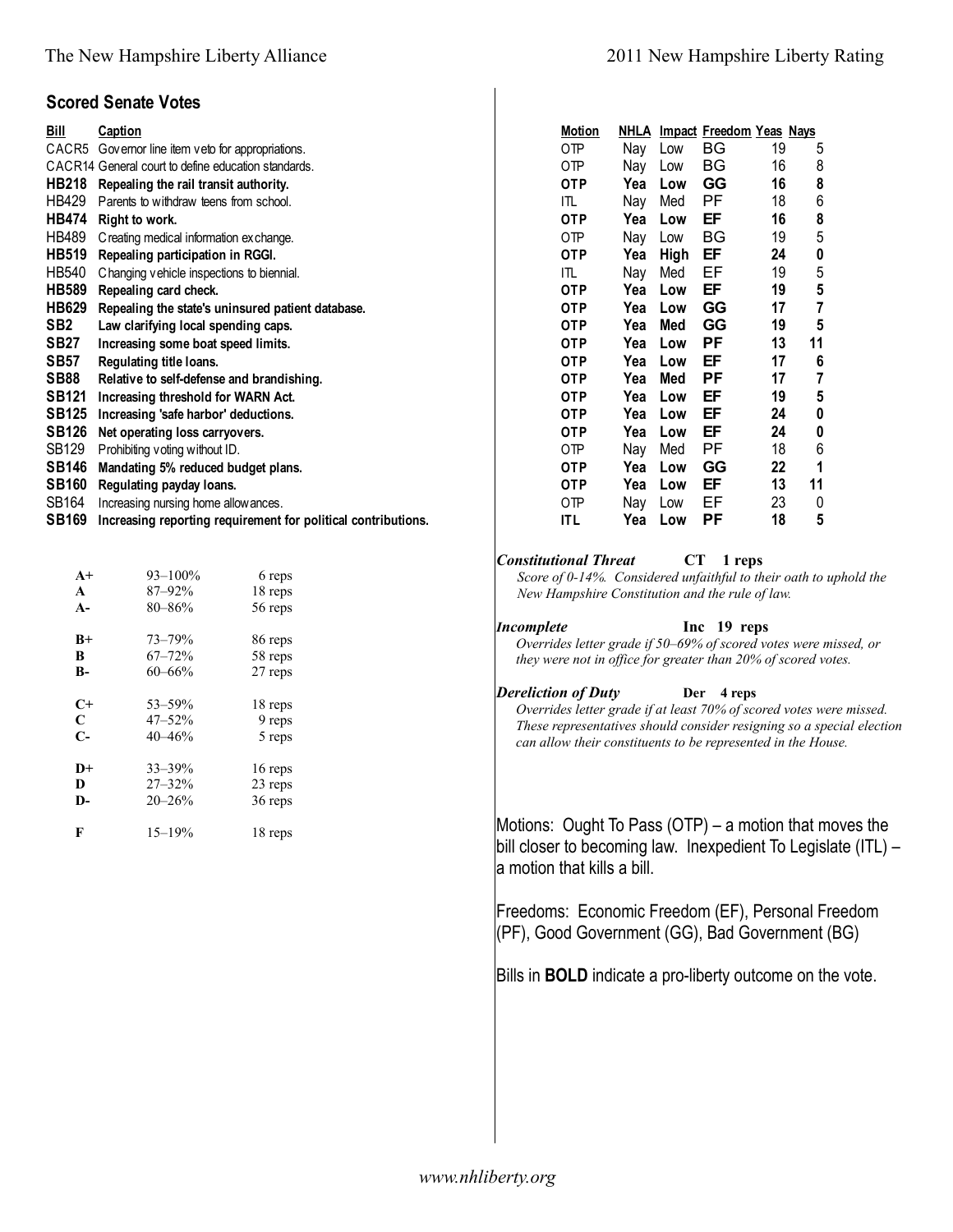### **Top 25 Representatives**

| <u>Name</u>         | <b>District</b>            | Town          | <b>Grade</b> |
|---------------------|----------------------------|---------------|--------------|
| Warden, Mark        | Hillsborough 7             | Goffstown     | A+           |
| Brown, Paul         | Rockingham 2               | Raymond       | A+           |
| Cohn, Seth          | Merrimack 6                | Canterbury    | A+           |
| Seaworth, G. Brian  | Merrimack 7                | Pembroke      | A+           |
| Vaillancourt, Steve | Hillsborough 15 Manchester |               | A+           |
| Jones, Kyle         | Strafford 1                | Rochester     | A+           |
| DeJong, Cameron     | Hillsborough 9             | Manchester    | A            |
| Jones, Laura        | Strafford 1                | Rochester     | A            |
| Maltz, Jonathan     | Hillsborough 27 Hudson     |               | A            |
| McGuire, Dan        | Merrimack 8                | Epsom         | A            |
| Manuse, Andrew      | Rockingham 5               | Derry         | A            |
| Simmons, Tammy      | Hillsborough 18 Manchester |               | A            |
| Tregenza, Norman    | Carroll 2                  | Silver Lake   | A            |
| Murphy, Keith       | Hillsborough 18 Bedford    |               | A            |
| Vita, Lucien        | Strafford 3                | Middleton     | A            |
| Bowers, Spec        | Sullivan 3                 | Georges Mills | A            |
| Okerman, Richard    | Rockingham 4               | Windham       | A            |
| Sanborn, Laurie     | Merrimack 5                | Henniker      | A            |
| Tasker, Kyle        | Rockingham 1               | Northwood     | A            |
| DeLemus, Susan      | Strafford 1                | Rochester     | A            |
| Newton, Clifford    | Strafford 1                | Rochester     | A            |
| Malone, Robert      | Belknap 5                  | Alton Bay     | A            |
| Giuda, J. Brandon   | Merrimack 7                | Chichester    | A            |
| Greazzo, Phil       | Hillsborough 17            | Manchester    | A            |
| Holden, Frank       | Hillsborough 4             | Lyndeborough  | А-           |

### **Bottom 25 Representatives**

| Name               | <b>District</b> | Town          | Grade     |
|--------------------|-----------------|---------------|-----------|
| Sad, Tara          | Cheshire 2      | Walpole       | <b>CT</b> |
| Wall, Janet        | Strafford 7     | Madbury       | F         |
| Potter, Frances    | Merrimack 10    | Concord       | F         |
| DiPentima, Rich    | Rockingham 16   | Portsmouth    | F         |
| Pilotte, Maurice   | Hillsborough 16 | Manchester    | F         |
| Schmidt, Peter     | Strafford 4     | Dover         | F         |
| Gagnon, Raymond    | Sullivan 4      | Claremont     | F         |
| Rokas, Ted         | Hillsborough 12 | Manchester    | F         |
| Harding, Laurie    | Grafton 11      | Lebanon       | F         |
| Powers, James      | Rockingham 16   | Portsmouth    | F         |
| Weber, Lucy        | Cheshire 2      | Walpole       | F         |
| Read, Robin        | Rockingham 16   | Portsmouth    | F         |
| Wallner, Mary Jane | Merrimack 12    | Concord       | F         |
| Frazer, June       | Merrimack 10    | Concord       | F         |
| Nordgren, Sharon   | Grafton 9       | Hanover       | F         |
| Gile, Mary         | Merrimack 10    | Concord       | F         |
| Norelli, Terie     | Rockingham 16   | Portsmouth    | F         |
| Bouchard, Candace  | Merrimack 11    | Concord       | F         |
| Williams, Robert   | Merrimack 11    | Concord       | F         |
| Richardson, Gary   | Merrimack 4     | Hopkinton     | D-        |
| Cote, David        | Hillsborough 23 | Nashua        | D-        |
| Theberge, Robert   | Coos 4          | <b>Berlin</b> | D-        |
| Hatch, William     | Coos 3          | Gorham        | D-        |
| Gould, Franklin    | Grafton 11      | Lebanon       | D-        |
| White, Andrew      | Grafton 11      | Lebanon       | D-        |
|                    |                 |               |           |

### **Dereliction of Duty**

| Name             |              | District % Missed           | <b>Name</b>        |             | District % Missed |
|------------------|--------------|-----------------------------|--------------------|-------------|-------------------|
| Beattie, Thomas  | Hills 17 96% |                             | Sapienza, Marie    | Rock 8 79%  |                   |
| Belanger, Ronald | Rock 4 84%   |                             | Leonard, Frederick | Straf 1 75% |                   |
|                  |              | / TI I I III I TAA I II I I |                    |             |                   |

*(Those who missed at least 70% of scored votes.)*

### **The Entire Senate**

| Name              | <b>District</b> | Town          | Grade | <b>Name</b>       | <b>District</b> | Town       | Grade |
|-------------------|-----------------|---------------|-------|-------------------|-----------------|------------|-------|
| Forsythe, James   | 4               | Strafford     | А-    | Bradley, Jeb      | 3               | Wolfeboro  | В-    |
| Groen, Fenton     | 6               | Rochester     | B+    | Boutin, David     | 16              | Hooksett   | В-    |
| Sanborn, Andy     |                 | Henniker      | B+    | Stiles, Nancy     | 24              | Hampton    | В-    |
| White, Raymond    | 9               | Bedford       | B+    | Barnes, Jr., John | 17              | Raymond    | C+    |
| De Blois, Tom     | 18              | Manchester    | B     | Prescott. Russell | 23              | Kingston   | C+    |
| Gallus, John      |                 | <b>Berlin</b> | В-    | Odell, Bob        | 8               | Lempster   | C+    |
| Morse, Chuck      | 22              | Salem         | В-    | Lambert, Gary     | 13              | Nashua     | C+    |
| Bragdon, Peter    | 11              | Milford       | В-    | D'Allesandro, Lou | 20              | Manchester | D+    |
| Carson, Sharon    | 14              | Londonderry   | В-    | Larsen, Sylvia    | 15              | Concord    | D+    |
| Forrester, Jeanie | 2               | Meredith      | B-    | Houde, Matthew    | 5               | Plainfield | D+    |
| Rausch, Jim       | 19              | Derry         | В-    | Merrill, Amanda   | 21              | Durham     | D+    |
| Luther, Jim       | 12              | Hollis        | В-    | Kelly, Molly      | 10              | Keene      | D     |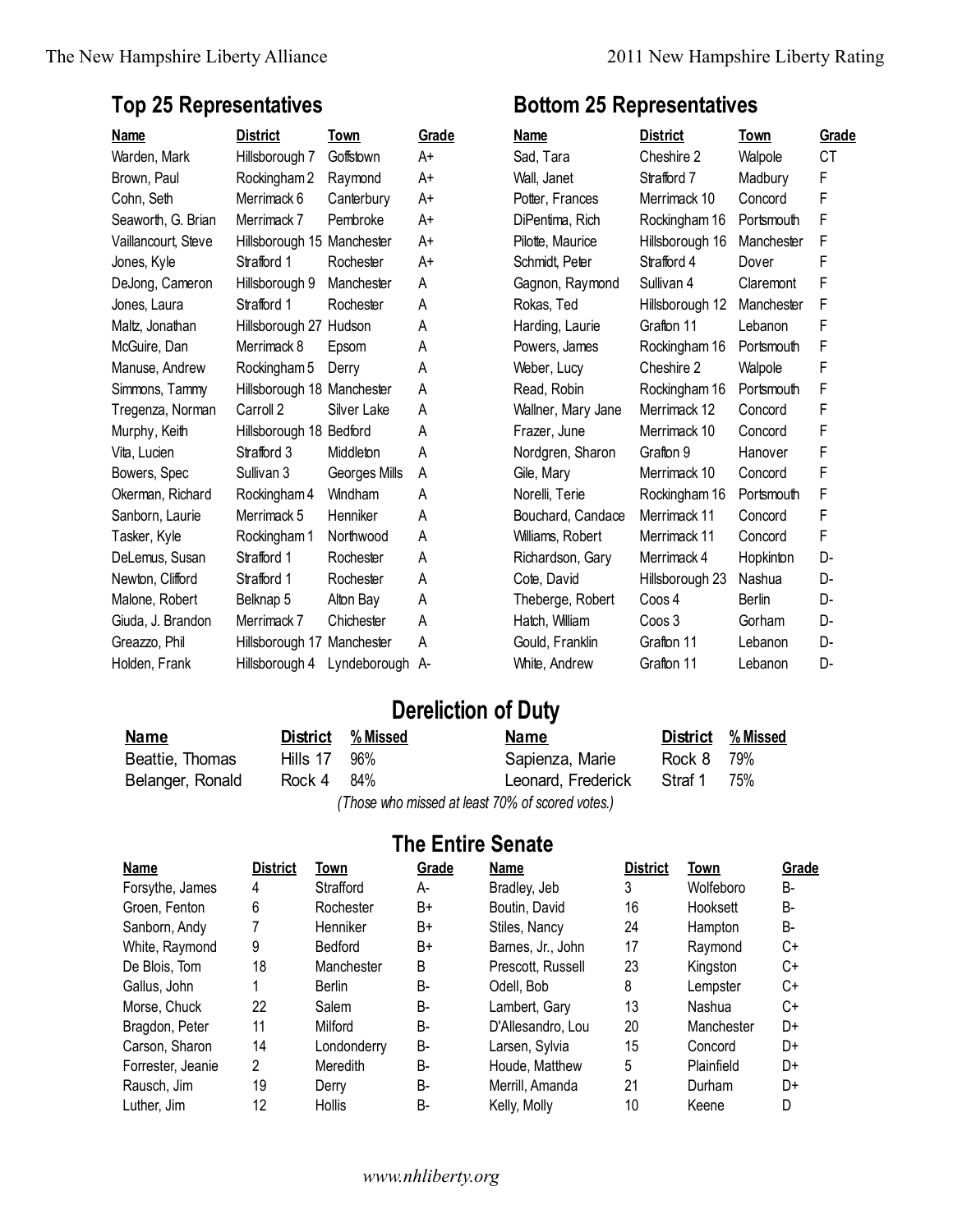| Acworth<br>Laware, Thomas | Sullivan 5         | Ashland            | See Alexandria Berlin | Reichard, Kevin                    | Coos 4<br>B+      |
|---------------------------|--------------------|--------------------|-----------------------|------------------------------------|-------------------|
| Smith, Steven             | А-<br>А-           | <b>Atkinson</b>    | Rockingham 6          |                                    | D                 |
|                           |                    |                    |                       | Coulombe, Gary                     |                   |
| Albany                    | <b>Carroll 2</b>   | DeSimone, Debra    | B<br>B+               | Theberge, Robert<br>Thomas, Yvonne | D-<br>D-          |
| Tregenza, Norman          | Α                  | Garrity, James     |                       |                                    | B                 |
|                           |                    | Auburn             |                       | Tremblay, Marc                     |                   |
| Alexandria                | Grafton 8          |                    | Rockingham 3          |                                    | <b>Grafton 2</b>  |
| Reilly, Harold            | B-                 | Baldasaro, Alfred  | А-                    | <b>Bethlehem</b>                   |                   |
|                           |                    | Headd, James       | B+                    | Taylor, Kathleen                   | D+                |
| Shackett, Jeffrey         | <b>Inc</b><br>$B+$ | Hutchinson, Karen  | Inc                   |                                    |                   |
| Simard, Paul              |                    | Introne, Robert    | B-                    | <b>Boscawen</b>                    | See Andover       |
|                           |                    | Lundgren, David    | <b>B-</b>             |                                    |                   |
| Allenstown                | Merrimack 8        | McKinney, Betsy    | $\sf B$               | <b>Bow</b>                         | Merrimack 13      |
| McGuire, Carol            | А-                 | Packard, Sherman   | B                     | DeStefano, Stephen                 | D+                |
| McGuire, Dan              | Α                  | Tamburello, Daniel | A-                    | Hoell, J.R.                        | А-                |
| Richardson, Jon           | $B+$               | Tremblay, Stella   | A-                    | Keane, Thomas                      | А-                |
| Soltani, Tony             | Inc                |                    |                       |                                    |                   |
|                           |                    | <b>Barnstead</b>   | See Alton             | <b>Bradford</b>                    | Merrimack 5       |
| Alstead                   | <b>Cheshire 2</b>  |                    |                       | Lindsley, Mark                     | <b>B-</b>         |
| Cartwright, Anne          | $B+$               | <b>Barrington</b>  | <b>Strafford 3</b>    | Sanborn, Laurie                    | Α                 |
| Sad, Tara                 | <b>CT</b>          | Cataldo, Sam       | $B+$                  |                                    |                   |
| Weber, Lucy               | F                  | Harty, Martin      | Inc                   | <b>Brentwood</b>                   | Rockinghom 10     |
|                           |                    | O'Connor, William  | $B+$                  | MacMahon, Bruce                    | <b>B-</b>         |
| Alton                     | Belknap 5          | Panek, William     | $B+$                  |                                    |                   |
| Bolster, Peter            | С                  | Parsons, Robbie    | A-                    | <b>Bridgewater</b>                 | See Alexandria    |
| Comtois, Guy              | B                  | Pitre, Joseph      | A-                    |                                    |                   |
| Malone, Robert            | Α                  | Vita, Carol        | $A-$                  | <b>Bristol</b>                     | See Alexandria    |
| Millham, Alida            | $C+$               | Vita, Lucien       | A                     |                                    |                   |
| Pilliod, James            | $C+$               |                    |                       | <b>Brookfield</b>                  | Carroll 5         |
| St. Cyr, Jeffrey          | B-                 | <b>Bartlett</b>    | Carroll 1             | Fleck, Joseph                      | B                 |
| Swinford, Elaine          | B+                 | Chandler, Gene     | Β                     | Scala, Dino                        | <b>B-</b>         |
|                           |                    | McCarthy, Frank    | В                     |                                    |                   |
| <b>Amherst</b>            | Hillsborough 6     | Pettengill, Laurie | $A-$                  | <b>Brookline</b>                   | Hillsborough 5    |
| Belvin, William           | B                  |                    | B                     |                                    | B-                |
| Coughlin, Sean            | <b>Inc</b>         | Umberger, Karen    |                       | Belanger, James<br>Drisko, Richard | $C+$              |
| Daniels, Gary             | А-                 |                    |                       |                                    |                   |
| Hansen, Peter             | B+                 | <b>Bath</b>        | Grafton 3             | Flanagan, Jack                     | <b>B-</b><br>$C+$ |
| Palmer, Stephen           | А-                 | Gionet, Edmond     | A-                    | Gargasz, Carolyn                   |                   |
|                           |                    | Sorg, Gregory      | А-                    |                                    |                   |
| Rowe, Robert              | B<br>B+            |                    |                       | Campton                            | Grafton 6         |
| Stepanek, Stephen         |                    | <b>Bedford</b>     | Hillsborough 18       | Aguiar, James                      | D                 |
| Willette, Robert          | В                  | Cebrowski, John    | B                     | Brosseau, Charles                  | $B+$              |
|                           |                    | Graham, John       | Β                     |                                    |                   |
| Andover                   | Merrimack 6        | Hawkins, Kenneth   | B-                    | Canaan                             | Grafton 10        |
| Coffey, Jennifer          | B+                 | Moran, Edward      | $C+$                  | Mirski, Paul                       | А-                |
| Cohn, Seth                | A+                 | Murphy, Keith      | A                     | Sova, Charles                      | B+                |
| Cox, Sean                 | А-                 | Villeneuve, Moe    | A-                    | Townsend, Charles                  | D-                |
| Hill, Gregory             | B                  |                    |                       |                                    |                   |
| Kreis, Kenneth            | А-                 | <b>Belmont</b>     | See Alton             | Candia                             | Rockingham 1      |
| Lockwood, Priscilla       | C                  |                    |                       | Case, Frank                        | C+                |
|                           |                    | <b>Benton</b>      | Grafton 5             | Duarte, Joe                        | А-                |
| Antrim                    | Hillsborough 1     | Ingbretson, Paul   | А-                    | Reagan, John                       | $B+$              |
| Fredette, Robert          | B+                 | Ladd, Rick         | <b>B-</b>             | Sullivan, James                    | $B+$              |
| Mecheski, Holly           | Β                  |                    |                       | Tasker, Kyle                       | Α                 |
| Porter, Marjorie          | D-                 |                    |                       |                                    |                   |
|                           |                    |                    |                       | Canterbury                         | See Andover       |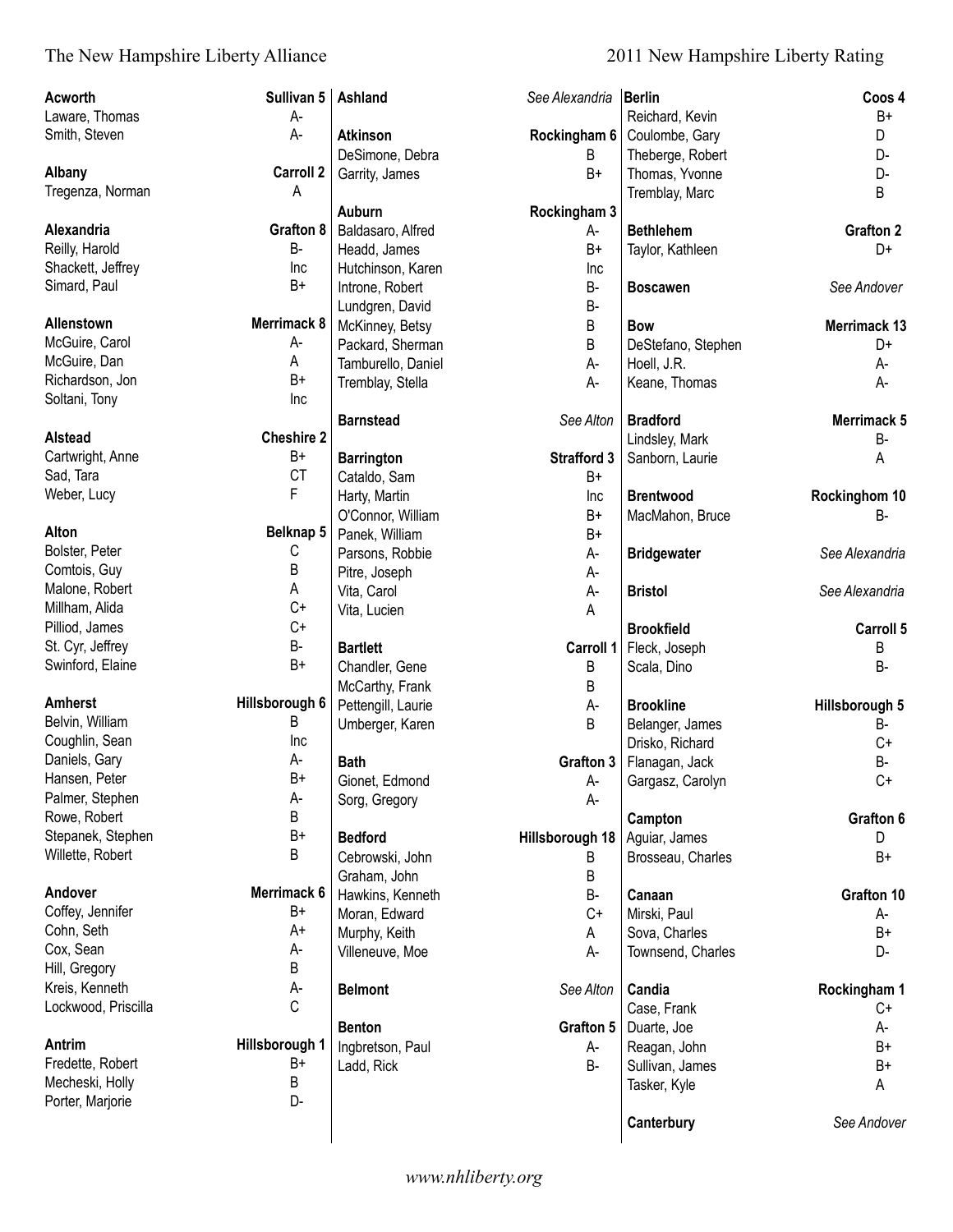### The New Hampshire Liberty Alliance 2011 New Hampshire Liberty Rating

| Carroll                  | Coos 2            | Concord Wards 4, 8-10    | <b>Merrimack 11</b>   | Dover Wards 1 & 2    | <b>Strafford 4</b> |
|--------------------------|-------------------|--------------------------|-----------------------|----------------------|--------------------|
| Merrick, Evalyn          | D                 | Blankenbeker, Lynne      | $B+$                  | Browne, Brendon      | D-                 |
| Remick, William          | C                 | Bouchard, Candace        | F                     | Schmidt, Peter       | F                  |
| Richardson, Herbert      | B                 | MacKay, James            | D-                    | Watters, David       | D+                 |
| Tholl, John              | B+                | Patten, Dick             | D                     |                      |                    |
|                          |                   | Williams, Robert         | F                     | Dover Wards 3 & 4    | Strafford 5        |
| <b>Center Harbor</b>     | Belknap 1         |                          |                       | Domingo, Baldwin     | Inc                |
| Simpson, Tyler           | $B+$              | <b>Concord Wards 5-7</b> | Merrimack 12          | Hooper, Dorothea     | D+                 |
|                          |                   | Deloge, Helen            | D-                    | Pelletier, Marsha    | Inc                |
| Charlestown              | See Acworth       | Rice, Chip               | D-                    |                      |                    |
|                          |                   | Wallner, Mary Jane       | $\mathsf F$           | Dover Wards 5 & 6    | Strafford 6        |
| Chatham                  | See Bartlett      | Watrous, Rick            | D                     | Andolina, Donald     | Β                  |
|                          |                   |                          |                       | Hofemann, Roland     | C-                 |
| <b>Chester</b>           | Rockingham 7      | Conway                   | See Bartlett          | Weeden, Michael      | B+                 |
| Charron, Gene            | B                 |                          |                       |                      |                    |
| Devine, James            | B                 | Cornish                  | Sullivan 1            | <b>Dublin</b>        | <b>Cheshire 7</b>  |
| Hagan, Joseph            | <b>B-</b>         | Lefebvre, Benjamin       | D                     | Emerson, Susan       | $B+$               |
| Sanders, Elisabeth       | B                 | Schmidt, Andrew          | D-                    | Hunt, John           | А-                 |
|                          |                   |                          |                       | Moore, Charles       | $B+$               |
| <b>Chesterfield</b>      | <b>Cheshire 4</b> | Croydon                  | Sullivan <sub>2</sub> | Sterling, Franklin   | B                  |
| Butynski, William        | D                 | Cunningham, Steven       | A-                    |                      |                    |
| Carr, Daniel             | D-                | Howard, Thomas           | A-                    | <b>Dummer</b>        | See Clarkville     |
| Parkhurst, Henry         | D                 | Rodeschin, Beverly       | $B+$                  |                      |                    |
| Smith, Edwin             | B                 |                          |                       | <b>Dunbarton</b>     | See Bow            |
|                          |                   | <b>Center Ossipee</b>    | See Freedom           |                      |                    |
| <b>Chichester</b>        | Merrimack 7       |                          |                       | <b>Durham</b>        | <b>Strafford 7</b> |
|                          |                   |                          |                       |                      |                    |
| Giuda, J. Brandon        | A                 | <b>Dalton</b>            | See Carroll           | Ginsburg, Philip     | D                  |
| McDonnell, John          | B                 |                          |                       | Horrigan, Timothy    | D-                 |
| Seaworth, G. Brian       | $A+$              | <b>Danbury</b>           | <b>Merrimack 1</b>    | Kaen, Naida          | D+                 |
|                          |                   | Foose, Robert            | D-                    | Roberts, Jenna       | D                  |
| <b>Claremont</b>         | Sullivan 4        | Kidder, David            | C-                    | Spang, Judith        | D+                 |
| Cloutier, John           | D-                |                          |                       | Wall, Janet          | F                  |
| Gagnon, Raymond          | F                 | <b>Danville</b>          | See Chester           |                      |                    |
| LaCasse, Paul            | B+                |                          |                       | <b>East Kingston</b> | Rockingham 11      |
| Lovett, Charlene         | B                 | <b>Deerfield</b>         | See Candia            | Allen, Mary          | B                  |
| Osgood, Joe              | B+                |                          |                       | Shuler, Wyman        | B+                 |
|                          |                   | <b>Deering</b>           | Hillsborough 2        |                      |                    |
| Clarkville               | Coos 1            | Donovan, Daniel          | B                     | Easton               | See Bath           |
| Daugherty, Duffy         | B+                | Hardwick, Harry          | $B+$                  |                      |                    |
| Rappaport, Laurence      | $B+$              |                          |                       | Eaton                | See Albany         |
|                          |                   | <b>Derry</b>             | Rockingham 5          |                      |                    |
| Colebrook                | See Clarkville    | Chirichiello, Brian      | А-                    | Effingham            | See Brookfield     |
|                          |                   | Dowling, Patricia        | C                     |                      |                    |
| Columbia                 | See Clarkville    | Ferrante, Beverly        | B+                    | <b>Ellsworth</b>     | See Campton        |
|                          |                   | Fesh, Robert             | A-                    |                      |                    |
| <b>Concord Wards 1-3</b> | Merrimack 10      | Gould, Kenneth           | D+                    | Enfield              | See Canaan         |
| Frazer, June             | F                 | Katsakiores, Phyllis     | B+                    |                      |                    |
| Gile, Mary               | $\mathsf F$       | Manuse, Andrew           | A                     | <b>Epping</b>        | Rockingham 9       |
| Potter, Frances          | F                 | O'Connor, John           | <b>B-</b>             | Antosz, Jason        | A-                 |
| Shurtleff, Stephen       | D-                | Reichard, Kevin          | B+                    | Comerford, Timothy   | А-                 |
|                          |                   | Sapareto, Frank          | B+                    | Itse, Daniel         | A-                 |
|                          |                   | Webb, James              | B+                    |                      |                    |
|                          |                   |                          |                       | <b>Epsom</b>         | See Allenstown     |
|                          |                   | <b>Dorchester</b>        | See Canaan            |                      |                    |
|                          |                   |                          |                       | Errol                | See Clarkville     |
|                          |                   |                          |                       |                      |                    |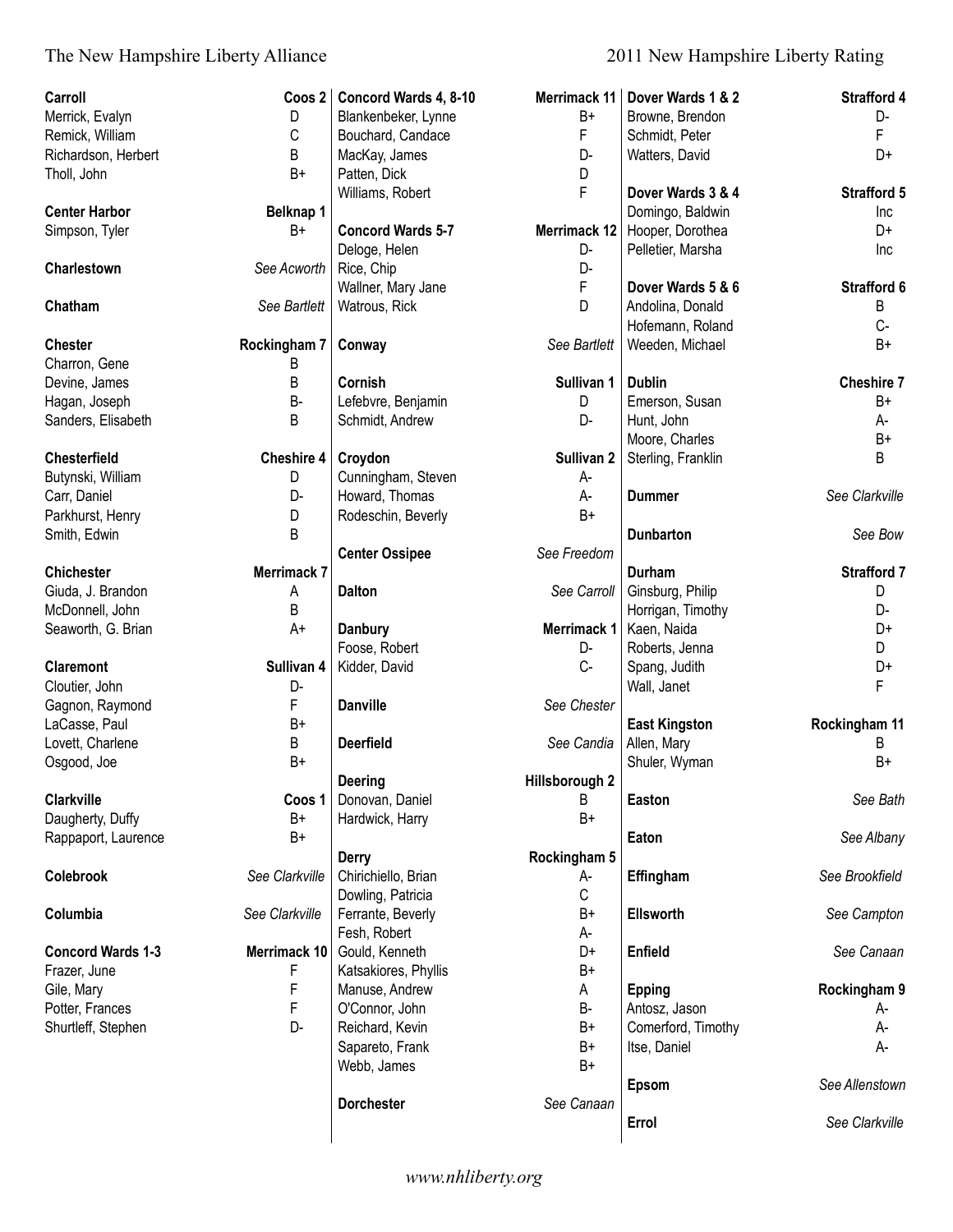| <b>Exeter</b>        | Rockingham 13      | Grantham               | See Cornish      | <b>Holderness</b>  | See Alexandria     |
|----------------------|--------------------|------------------------|------------------|--------------------|--------------------|
| Abrami, Patrick      | B+                 |                        |                  |                    |                    |
| Copeland, Timothy    | $C+$               | Greenfield             | See Deering      | <b>Hollis</b>      | See Brookline      |
| Lovejoy, Patricia    | D                  |                        |                  |                    |                    |
| Peckham, Michele     | B                  | Greenland              | Rockingham 17    | Hooksett           | <b>Merrimack 9</b> |
| Quandt, Marshall     | <b>B-</b>          | Tucker, Pamela         | B+               | Hess, David        | $C+$               |
| Quandt, Matt         | $B+$               |                        |                  | Kotowski, Frank    | B+                 |
| Schlachman, Donna    | D-                 | Greenville             | Hillsborough 3   | Smith, Molly       | B+                 |
| Ward, Joanne         | <b>B-</b>          | Coffey, James          | B                | Smith, Todd        | B+                 |
|                      |                    | Huxley, Robert         | Inc              |                    |                    |
| Farmington           | See Barrington     | Marcus, Bruce          | $B+$             | Hopkinton          | Merrimack 4        |
|                      |                    | Parison, James         | A-               | Hamm, Christine    | D+                 |
| <b>Fitzwilliam</b>   |                    |                        |                  |                    | D-                 |
|                      | <b>Cheshire 5</b>  |                        |                  | Owen, Derek        |                    |
| Dwinell, Richard     | $C+$               | Groton                 | See Alexandria   | Richardson, Gary   | D-                 |
| Francestown          | See Deering        | <b>Hale's Location</b> | See Bartlett     | Hudson             | Hillsborough 27    |
|                      |                    |                        |                  | Boehm, Ralph       | B+                 |
| Franconia            | See Bethlehem      | Hampstead              | See Kingston     | Brownrigg, Randall | В-                 |
|                      |                    |                        |                  | Christiansen, Lars | B+                 |
| Franklin             | <b>Merrimack 2</b> | Hampton                | Rockingham 15    | Doherty, Shaun     | B+                 |
| Lauer-Rago, Kathleen | В                  | Nevins, Chris          | B                | Gandia, Laura      | B+                 |
|                      |                    |                        |                  |                    |                    |
| Palfrey, David       | В                  | Rice, Frederick        | B+               | Haefner, Robert    | B+                 |
| Reed, Dennis         | <b>B-</b>          | Sheffert, Kenneth      | B+               | Jasper, Shawn      | B                  |
|                      |                    | Sullivan, Kevin        | В                | Lambert, George    | А-                 |
| Freedom              | Carroll 3          | Waddell, James         | С                | Maltz, Jonathan    | A                  |
| Babson, David        | <b>B-</b>          |                        |                  | Ober, Lynne        | Inc                |
| McConkey, Mark       | $B+$               | <b>Hampton Falls</b>   | Rockingham 14    | Ober, Russell      | B+                 |
| Merrow, Harry        | В                  | Perkins, Amy           | C+               | Renzullo, Andrew   | А-                 |
|                      |                    | Perkins, Lawrence      | C                | Ulery, Jordan      | $B+$               |
| <b>Fremont</b>       | See Epping         | Ritter, Glenn          | А-               |                    |                    |
|                      |                    | Wheaton, Gary          | <b>B-</b>        | Jackson            | See Bartlett       |
| Gilford              | See Alton          |                        |                  |                    |                    |
|                      |                    | Hancock                | See Antrim       | Jaffrey            | See Dublin         |
| Gilmanton            | Belknap 6          |                        |                  |                    |                    |
| Russell, David       | B                  | Hanover                | Grafton 9        | Jefferson          | See Carroll        |
|                      |                    |                        |                  |                    |                    |
|                      |                    | Benn, Bernard          | D-               |                    |                    |
| Gilsum               | Cheshire 1         | Nordgren, Sharon       | F                | Keene              | <b>Cheshire 3</b>  |
| Moore, Robert        | А-                 | Pastor, Beatriz        | D                | Chase, Cynthia     | Inc                |
|                      |                    | Pierce, David          | D-               | Hawkes, Samuel     | D-                 |
| Goffstown            | Hillsborough 7     |                        |                  | Johnsen, Gladys    | D                  |
| Burt, John           | А-                 | Harrisville            | See Dublin       | Lindsey, Steven    | С                  |
| Day, Russell         | Inc                |                        |                  | Meader, David      | D                  |
| Emerton, Larry       | Inc                | <b>Hart's Location</b> | See Bartlett     | Roberts, Kris      | D                  |
| Hikel, John          | А-                 |                        |                  | Weed, Charles      | D+                 |
| Hopper, Gary         | B+                 | Haverhill              | See Benton       |                    |                    |
| Kurk, Neal           | B-                 |                        |                  | Kensington         | See Hampton Falls  |
| Pratt, Calvin        | А-                 | Hebron                 | <b>Grafton 7</b> |                    |                    |
| Warden, Mark         | A+                 | Cooney, Mary           | D-               |                    | Rockingham 8       |
|                      |                    |                        |                  | Kingston           |                    |
|                      |                    | Smith, Suzanne         | D                | Birdsell, Regina   | B+                 |
| Gorham               | Coos 3             |                        |                  | Major, Norman      | B                  |
| Hatch, William       | D-                 | Henniker               | See Bradford     | Oligny, Jeffrey    | B                  |
|                      |                    |                        |                  | Sapienza, Marie    | Der                |
| Goshen               | See Croydon        | Hillsborough           | See Antrim       | Sedensky, John     | B+                 |
|                      |                    |                        |                  | Welch, David       | B+                 |
| Grafton              | See Canaan         | Hinsdale               | See Chesterfield | Weyler, Kenneth    | B+                 |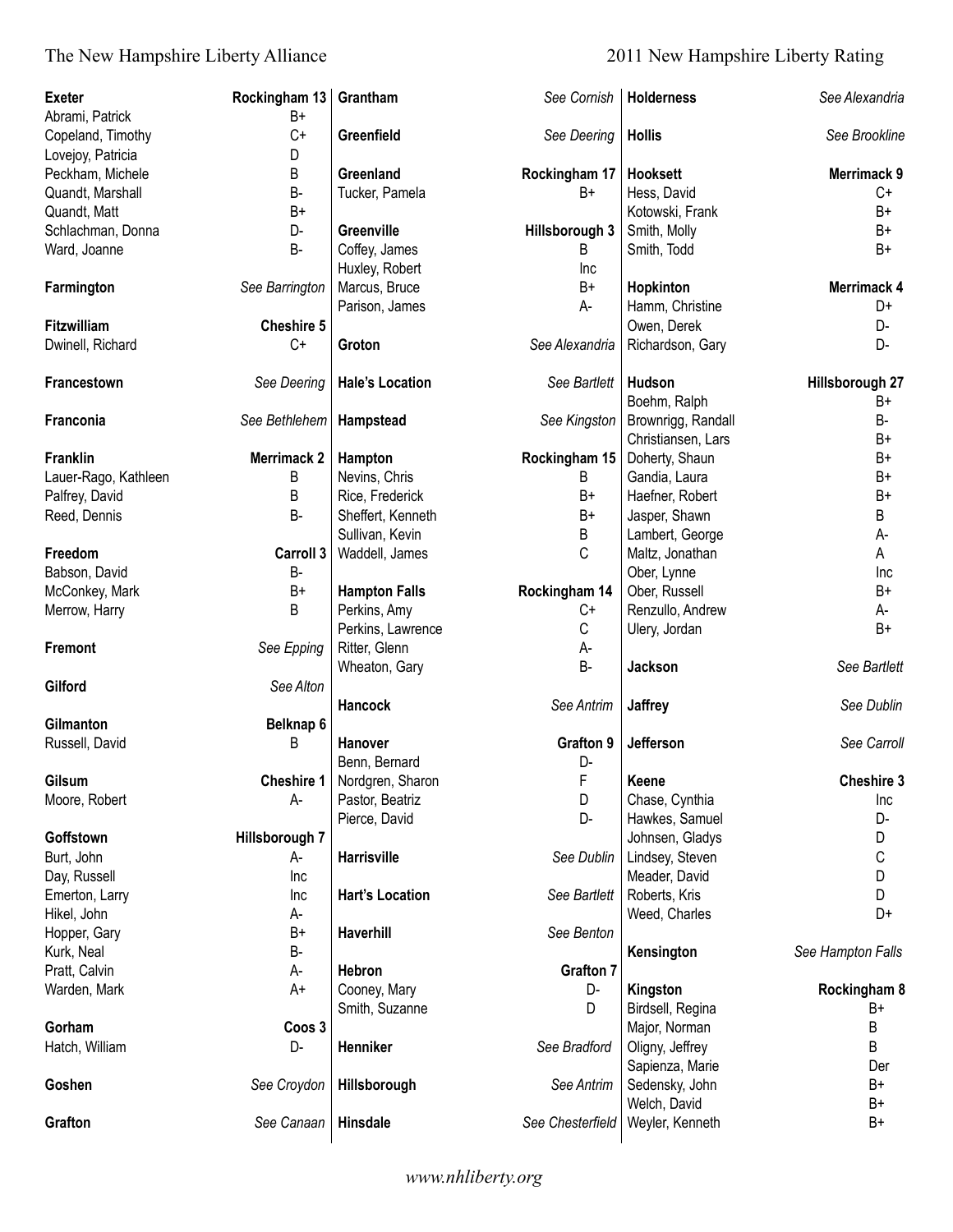| Laconia<br>Accornero, Harry | Belknap 4<br>B+   | <b>Manchester Ward 2</b><br>Ball, J. Michael  | Hillsborough 9<br>A-  | <b>Marlow</b>                        | See Alstead      |
|-----------------------------|-------------------|-----------------------------------------------|-----------------------|--------------------------------------|------------------|
| Flanders, Donald            | В                 | DeJong, Cameron                               | A                     | <b>Mason</b>                         | See Brookline    |
| Kingsbury, Robert           | Inc               | Hutchinson, Winfred                           | <b>B-</b>             |                                      |                  |
| Luther, Robert              | B+                |                                               |                       | <b>Meredith</b>                      | <b>Belknap 3</b> |
| Tilton, Franklin            | <b>B-</b>         | <b>Manchester Ward 3</b><br>Brunelle, Michael | Hillsborough 10<br>D- | Greemore, Robert<br>Worsman, Colette | А-<br>A-         |
| Lancaster                   | See Carroll       | Jeudy, Jean                                   | D+                    |                                      |                  |
|                             |                   | Long, Patrick                                 | D-                    | <b>Merrimack</b>                     | Hillsborough 19  |
| Landoff                     | See Bath          |                                               |                       | Barry, Richard                       | А-               |
|                             |                   | <b>Manchester Ward 4</b>                      | Hillsborough 11       | Christensen, D.L. Chris              | B                |
| Langdon                     | See Acworth       | Levasseur, Nickolas                           | $C-$                  | Hinch, Richard                       | B+               |
|                             |                   | Pepino, Leo                                   | Inc                   | Notter, Jeanine                      | B+               |
| Lebanon                     | <b>Grafton 11</b> | Souza, Kathleen                               | B                     | Pellegrino, Tony                     | B+               |
| Almy, Susan                 | D                 |                                               |                       | Peterson, Lenette                    | А-               |
| Gould, Franklin             | D-                | <b>Manchester Ward 5</b>                      | Hillsborough 12       | Stroud, Kathleen                     | В-               |
| Harding, Laurie             | F                 | Champagne, Norma                              | B-                    | Thomas, Joseph                       | B                |
| White, Andrew               | D-                | Gimas, John                                   | $C+$                  |                                      |                  |
|                             |                   | Rokas, Ted                                    | F                     | <b>Middleton</b>                     | See Barrington   |
| Lee                         | See Durham        |                                               |                       |                                      |                  |
| Lempster                    | See Claremont     | <b>Manchester Ward 6</b><br>Baroody, Benjamin | Hillsborough 13<br>D- | <b>Milana</b>                        | See Berlin       |
|                             |                   | Gagne, Larry                                  | A-                    | <b>Milford</b>                       | See Amherst      |
| Lincoln                     | See Bath          | Infantine, William                            | B-                    |                                      |                  |
|                             |                   |                                               |                       | <b>Millsfield</b>                    | See Clarkville   |
| Lisbon                      | See Bath          | <b>Manchester Ward 7</b>                      | Hillsborough 14       |                                      |                  |
|                             |                   | Cusson-Cail, Kathleen                         | B                     | <b>Milton</b>                        | See Barrington   |
| Litchfield                  | See Hudson        | Garrity, Patrick                              | D-                    |                                      |                  |
|                             |                   | Terrio, Ross                                  | <b>B-</b>             | <b>Mont Vernon</b>                   | See Lyndeborough |
| Littleton                   | <b>Grafton 1</b>  |                                               |                       |                                      |                  |
| Bulis, Lyle                 | C+                | <b>Manchester Ward 8</b>                      | Hillsborough 15       | Moultonborough                       | Carroll 4        |
| Eaton, Stephanie            | В                 | Katsiantonis, Thomas                          | D+                    | Ahlgren, Christopher                 | B+               |
|                             |                   | Proulx, Mark                                  | B                     | Knox, J. David                       | B                |
| Londonderry                 | See Auburn        | Vaillancourt, Steve                           | $A+$                  | Patten, Betsey                       | B+               |
|                             |                   |                                               |                       | Schmidt, Stephen                     | B+               |
| Loudon                      | See Andover       | <b>Manchester Ward 9</b>                      | Hillsborough 16       |                                      |                  |
|                             |                   | Barry, J. Gail                                | B+                    | Nashua Ward 1                        | Hillsborough 20  |
| Lyman                       | See Littleton     | Pilotte, Maurice                              | F                     | Avard, Kevin                         | А-               |
|                             |                   | Shaw, Barbara                                 | D+                    | McGuinness, Sean                     | A-               |
| Lyme                        | See Hanover       |                                               |                       | Seidel, Carl                         | A-               |
|                             |                   | Manchester Wards 10 - 12                      | Hillsborough 17       |                                      |                  |
| Lyndeborough                | Hillsborough 4    | Beattie, Thomas                               | Der                   | Nashua Ward 2                        | Hillsborough 21  |
| Condra, William             | C+                | Bergevin, Jerry                               | B-                    | Balboni, Michael                     | А-               |
| Daler, Jennifer             | Inc               | Gonzalez, Carlos                              | $B+$                  | McCarthy, Michael                    | $B+$             |
| Holden, Frank               | А-                | Greazzo, Phil                                 | A                     | McClarren, Donald                    | B+               |
| O'Brien, William            | Speaker           | Messier, Irene                                | $C+$                  |                                      |                  |
|                             |                   | Simmons, Tammy                                | A                     | Nashua Ward 3                        | Hillsborough 22  |
| <b>Madbury</b>              | See Durham        | Soucy, Connie                                 | B+                    | Rhodes, Brian                        | D-               |
|                             |                   | Swank, Matthew                                | $B+$                  | Rosenwald, Cindy                     | D-               |
| <b>Madison</b>              | See Albany        |                                               |                       | Scontsas, Lisa                       | B+               |
|                             |                   | Marlborough                                   | Cheshire 6            |                                      |                  |
| <b>Manchester Ward 1</b>    | Hillsborough 8    | Byrnes, John                                  | B+                    | Nashua Ward 4                        | Hillsborough 23  |
| Goley, Jeffrey              | D-                | Johnson, Jane                                 | $C+$                  | Cote, David                          | D-               |
| Ramsey, Peter               | $C -$             | Lerandeau, Alfred                             | D                     | Gorman, Mary                         | D-               |
| Sullivan, Daniel            | D                 | Tatro, Bruce                                  | D                     | Hogan, Timothy                       | B+               |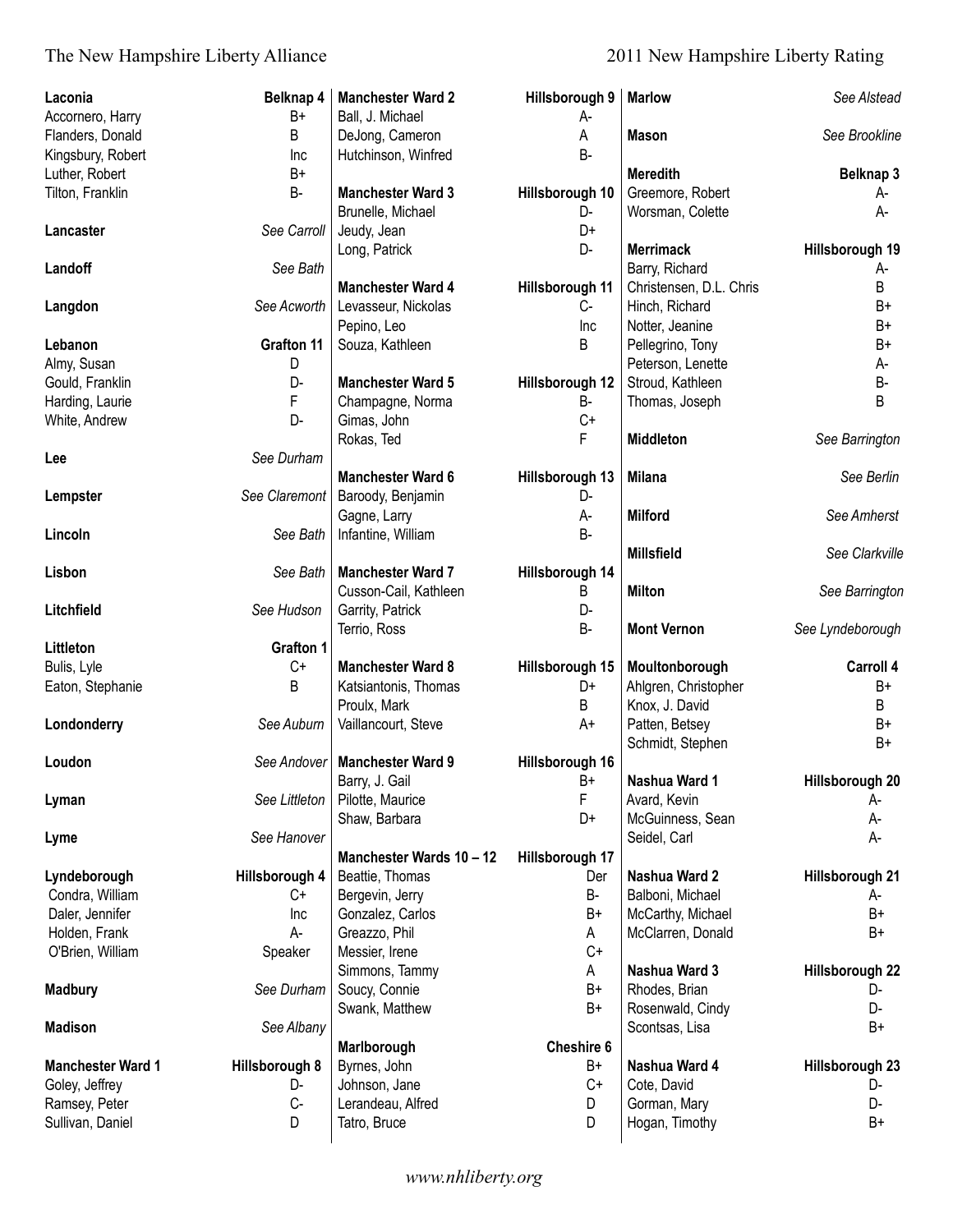### The New Hampshire Liberty Alliance 2011 New Hampshire Liberty Rating

| Nashua Ward 6<br>Buxton, Michael | Hillsborough 24<br>B | <b>Newmarket</b>     | See Newfields     | Rochester<br>Brown, Julie | <b>Strafford 1</b><br>C |
|----------------------------------|----------------------|----------------------|-------------------|---------------------------|-------------------------|
|                                  | D+                   | <b>Newport</b>       |                   | DeLemus, Susan            |                         |
| Campbell, David                  |                      |                      | See Croydon       |                           | A                       |
| Gidge, Kenneth                   | D+                   |                      |                   | Grassie, Anne             | D+                      |
|                                  |                      | Newton               | See East Kingston | Groen, Warren             | А-                      |
| Nashua Ward 7                    | Hillsborough 25      |                      |                   | Jones, Kyle               | A+                      |
| Erickson, Duane                  | B                    | <b>North Hampton</b> | See Exeter        | Jones, Laura              | Α                       |
| Hogan, Edith                     | А-                   |                      |                   | Keans, Sandra             | D                       |
| Twombly, Timothy                 | B                    | Northfield           | See Andover       | Leonard, Frederick        | Der                     |
|                                  |                      |                      |                   | Newton, Clifford          | A                       |
| Nashua Wards 5, 8 & 9            | Hillsborough 26      | Northumberland       | See Carroll       |                           |                         |
| Brown, Kevin                     | B+                   |                      |                   | Rollinsford               | <b>Strafford 2</b>      |
| Krasucki, Joseph                 | $B+$                 | Northwood            | See Candia        | Berube, Roger             | D+                      |
| LeBrun, Donald                   | С                    |                      |                   | Larsen, Kirsten           | B                       |
| Ohm, Bill                        | $B+$                 | Nottingham           | See Candia        | Munck, Philip             | C+                      |
| Palmer, Barry                    | $C+$                 |                      |                   | Spainhower, Dale          | D-                      |
| Reed, Michael                    | <b>Inc</b>           | Orange               | See Canaan        | Sprague, Dale             | C-                      |
| Robbins, David                   | B+                   |                      |                   |                           |                         |
| Silva, Peter                     | B+                   | Orford               | See Campton       | <b>Roxbury</b>            | See Alstead             |
| Summers, James                   | Inc                  |                      |                   |                           |                         |
| Whitehead, Randall               | B                    | Ossipee              | See Freedom       | Rumney                    | See Campton             |
|                                  |                      |                      |                   |                           |                         |
| <b>Nelson</b>                    | See Alstead          | Pelham               | See Hudson        | <b>Rye</b>                | See New Castle          |
| <b>New Boston</b>                | See Lyndeborough     | Pembroke             | See Chichester    | <b>Salem</b>              | Rockingham 4            |
|                                  |                      |                      |                   | Azarian, Gary             | А-                      |
| <b>New Castle</b>                | Rockingham 18        | Peterborough         | See Greenville    | Bates, David              | А-                      |
| Murphy, Brian                    | C+                   |                      |                   | Belanger, Ronald          | Der                     |
| Smith, William                   | $B+$                 | Piermont             | See Benton        | Bettencourt, David        | В                       |
|                                  |                      |                      |                   | Elliott, Robert           | В                       |
| <b>New Durham</b>                | See Barrington       | Pittsburg            | See Clarkville    | Garcia, Marilinda         | B+                      |
|                                  |                      |                      |                   | Griffin, Mary             | B+                      |
| <b>New Hampton</b>               | See Center Harbor    | Pittsfield           | See Allenstown    | Kolodziej, Walter         | B                       |
|                                  |                      |                      |                   |                           |                         |
|                                  |                      |                      | See Cornish       | Mauro, Donna              | A-                      |
| <b>New Ipswich</b>               | See Greenville       | Plainfield           |                   | McMahon, Charles          | B+                      |
|                                  |                      |                      |                   | Okerman, Richard          | Α                       |
| <b>New London</b>                | See Danbury          | <b>Plaistow</b>      | See Kingston      | Sytek, John               | B                       |
|                                  |                      |                      |                   | Waterhouse, Kevin         | Β                       |
| <b>Newbury</b>                   | Merrimack 3          | Portsmouth           | See Newington     |                           |                         |
| Winter, Steven                   | $B+$                 |                      |                   | Salisbury                 | See Andover             |
|                                  |                      | Randolph             | See Carroll       |                           |                         |
| <b>Newfields</b>                 | Rockingham 12        |                      |                   | Sanbornton                | <b>Belknap 2</b>        |
| Davenport, Joshua                | А-                   | Raymond              | Rockingham 2      | Fields, Dennis            | B                       |
| Moody, Marcia                    | D-                   | Brown, Paul          | A+                | Tobin, William            | $B+$                    |
| Schroadter, Adam                 | Inc                  | Hoelzel, Kathleen    | $B+$              |                           |                         |
|                                  |                      | Kappler, Lawrence    | А-                | Sandown                   | See Chester             |
| Newington                        | Rockingham 16        |                      |                   |                           |                         |
| Cali-Pitts, Jacqueline           | D                    | Richmond             | See Fitzwilliam   | Sandwich                  | See Freedom             |
| DiPentima, Rich                  | F                    |                      |                   |                           |                         |
| Norelli, Terie                   | F                    | Rindge               | See Dublin        | <b>Seabrook</b>           | See Hampton Falls       |
| Pantelakos, Laura                | D-                   |                      |                   |                           |                         |
| Powers, James                    | F                    |                      |                   | <b>Sharon</b>             | See Greenville          |
| Read, Robin                      | F                    |                      |                   |                           |                         |
| Serlin, Christopher              | <b>Inc</b>           |                      |                   | <b>Shelburne</b>          | See Gorham              |
|                                  |                      |                      |                   |                           |                         |
|                                  |                      |                      |                   |                           |                         |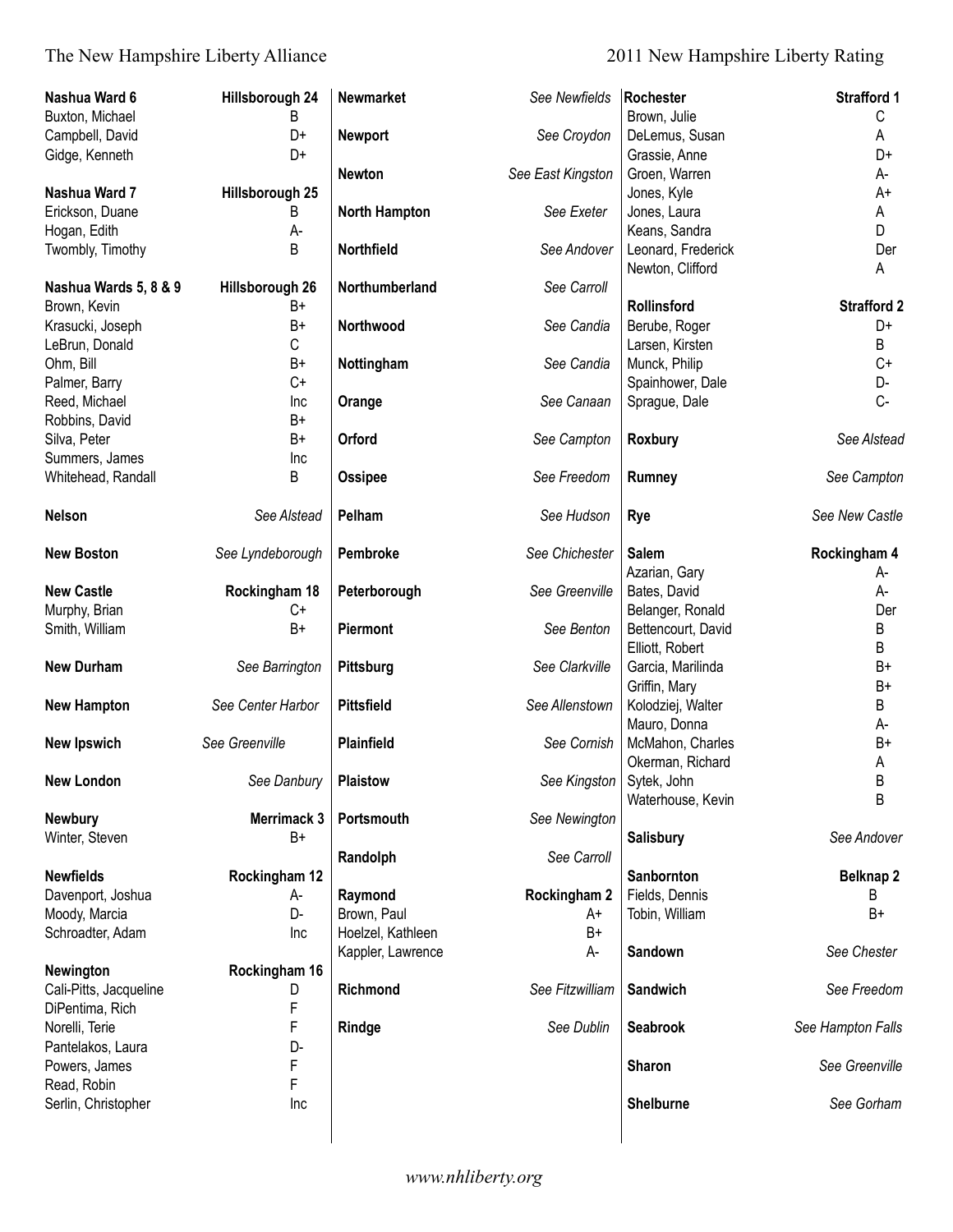#### The New Hampshire Liberty Alliance 2011 New Hampshire Liberty Rating

| Somersworth                        | See Rollinsford          | Webster      | See Hopkinton      |
|------------------------------------|--------------------------|--------------|--------------------|
| <b>South Hampton</b>               | See Hampton Falls        | Wentworth    | See Campton        |
| Springfield                        | See Croydon              | Westmoreland | See Gilsum         |
| <b>Stewartstown</b>                | See Clarkville           | Whitefield   | See Carroll        |
| <b>Stoddard</b>                    | See Alstead              | Wilmont      | See Danbury        |
| <b>Strafford</b>                   | See Barrington           | Wilton       | See Lyndeborough   |
| <b>Stratford</b>                   | See Carroll              | Winchester   | See Chesterfield   |
| <b>Stratham</b>                    | See Exeter               | Windham      | See Salem          |
| <b>Sugar Hill</b>                  | See Bath                 | Windsor      | See Antrim         |
| <b>Sullivan</b>                    | See Alstead              | Wolfeboro    | See Moultonborough |
| <b>Sunapee</b><br>Bowers, Spec     | Sullivan 3<br>A          | Woodstock    | See Thornton       |
| <b>Surry</b>                       | See Gilsum               |              |                    |
| <b>Sutton</b>                      | See Franklin             |              |                    |
| Swanzey                            | See Marlborough          |              |                    |
| <b>Tamworth</b>                    | See Freedom              |              |                    |
| <b>Thornton</b><br>Bradley, Lester | <b>Grafton 4</b><br>$B+$ |              |                    |
| <b>Tilton</b>                      | See Sanbornton           |              |                    |
| <b>Troy</b>                        | See Marlborough          |              |                    |
| <b>Tuftonboro</b>                  | See Moultonborough       |              |                    |
| <b>Unity</b>                       | See Claremont            |              |                    |
| Wakefield                          | See Brookfield           |              |                    |
| Walpole                            | See Alstead              |              |                    |
| Warner                             | See Hopkinton            |              |                    |
| Warren                             | See Benton               |              |                    |
| Washington                         | See Croydon              |              |                    |
| <b>Waterville Valley</b>           | See Bath                 |              |                    |
| Weare                              | See Goffstown            |              |                    |

#### **See Hopkinton Five-Year Honor Roll**

*The NHLA would like to recognize the following state representatives for their outstanding commitment to liberty for the past five years.*

| Whitefield | See Carroll |
|------------|-------------|
|            |             |

| Wilton     | See Lyndeborough   |
|------------|--------------------|
| Winchester | See Chesterfield   |
| Windham    | See Salem          |
| Windsor    | See Antrim         |
| Wolfeboro  | See Moultonborough |
|            |                    |

| Wolfeboro |                                                         |  |
|-----------|---------------------------------------------------------|--|
| Woodstock | See Moultonborough<br>Infant<br>See Thornton<br>Itse, I |  |

| <b>Day Pag Pag Prip Pri</b> |  |  |
|-----------------------------|--|--|
|                             |  |  |

| Allen, Mary          | B  | A  | B+ | B  | B  |
|----------------------|----|----|----|----|----|
| Baldasaro, Alfred    | A  | А  | A  | А- | А- |
| Bettencourt, David   | C+ | А  | А  | B+ | B  |
| Christiansen, Lars   | B+ | B  | А- | B+ | B+ |
| Chandler, Gene       | B+ | B  | B+ | B+ | B  |
| Hess, David          | B  | A  | B- | B- | C+ |
| Hogan, Edith         | B  | A+ | A+ | А- | А- |
| Hunt, John           | B  | B+ | B+ | B+ | А- |
| Infantine, William   | B  | A  | B  | B  | В- |
| Ingbretson, Paul     | A  | A+ | A+ | А- | А- |
| Itse, Daniel         | А  | A+ | A+ | B+ | A- |
| Jasper, Shawn        | B  | А  | B+ | B- | B  |
| Katsakiores, Phyllis | B  | A  | A- | B+ | B+ |
| Kappler, Lawrence    | B+ | A  | B+ | A- | А- |
| Kurk, Neal           | B+ | A  | A  | B+ | B- |
| Ober, Russell        | А  | A+ | A+ | А  | B+ |
| Patten, Betsey       | C+ | C+ | А- | B+ | B+ |
| Quandt, Matt         | C+ | B+ | B- | А- | B+ |
| Reagan, John         | A  | A+ | A+ | А- | B+ |
| Renzullo, Andrew     | B+ | A  | A+ | A  | А- |
| Rodeschin, Beverly   | B  | B. | B+ | B+ | B+ |
| Rowe, Robert         | B  | A  | B+ | B  | B  |
| Soucy, Connie        | A  | А  | A+ | А- | B+ |
| Ulery, Jordan        | A  | B+ | A  | А- | B+ |
| Vaillancourt, Steve  | B+ | B+ | A+ | А- | A+ |
| Villeneuve, Moe      | C+ | B+ | A+ | А- | А- |